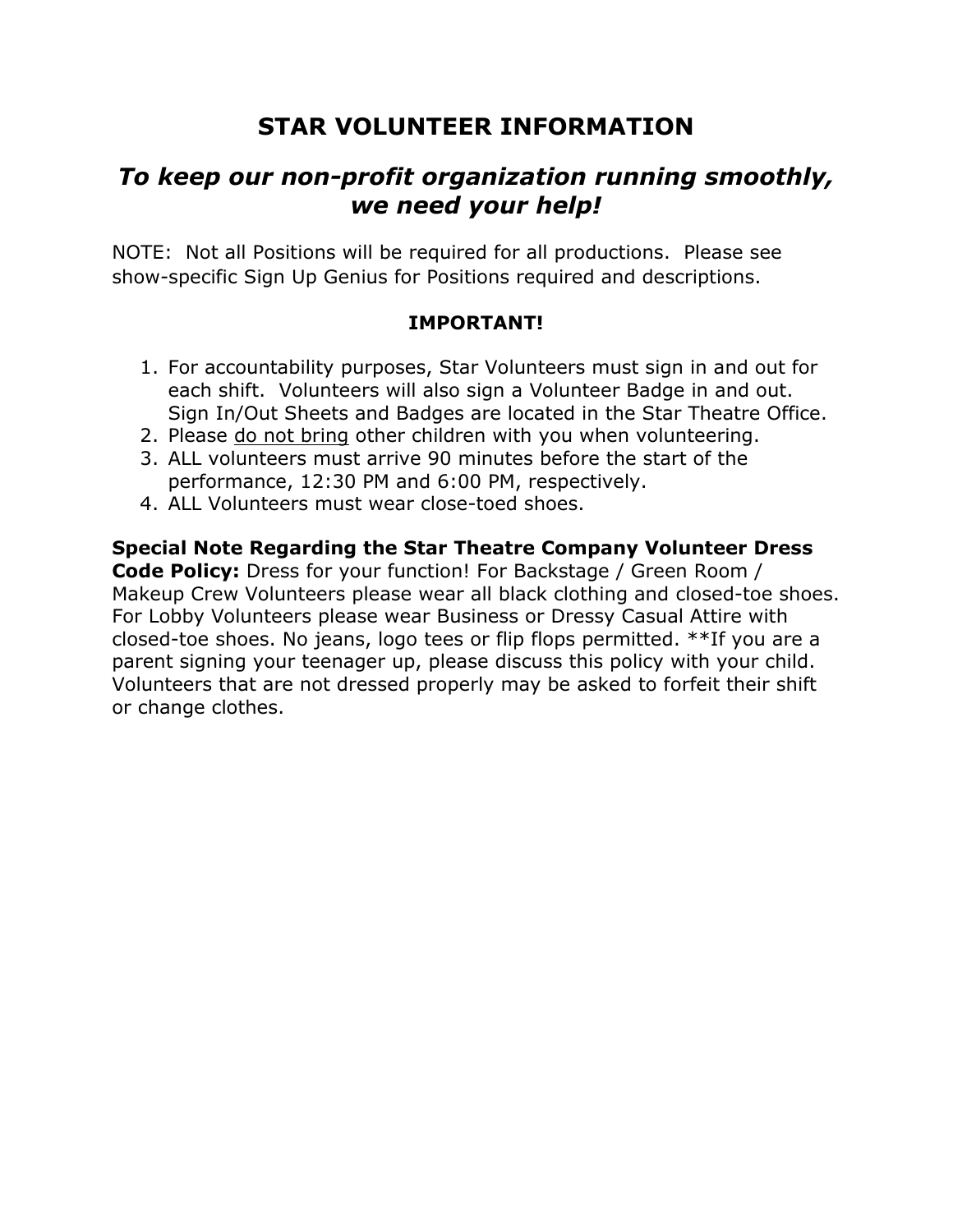# **Volunteer Descriptions**

#### **PRE/POST-PRODUCTION POSITIONS**

# **Donations/Raffle**

Donation volunteers contact local businesses for goods and services to be used for raffles at the shows. Volunteers will also sell advertisement for the programs. A 501(c) letter will be provided to hand out or email. This starts the on the date of the Company Meeting and ends at Tech Week. Contact April Daliot if interested.

## **Office Assistance**

This shift will occur during Tech Week. Assistance is needed for cutting tickets, stuffing programs, wrapping flowers, and just basic prep for the lobby and production. You will check in with April Daliot.

#### **Costume Team Member**

Costume volunteers assist the head costumer during the costume fitting, tech week, and during the run of the show. This Volunteer will perform light seamstress duties (fallen hems/buttons), ironing, etc. Volunteers do not need to know how to sew to help with costumes. The costumer will contact you for dates and times you will be needed. The date listed here is arbitrary and required to create the sign-up.

#### **Cast Party Planner**

Volunteers will assist with the set up for the cast party. They will collect the RSVP's and facilitate the party.

#### **Costume Washer**

This volunteer position will assist the Costumer in washing any items that don't have to be dry cleaned. This will be done during the week after the show closes and the Costumer will coordinate this shift. A great shift for someone with little ones at home. This will count for one shift.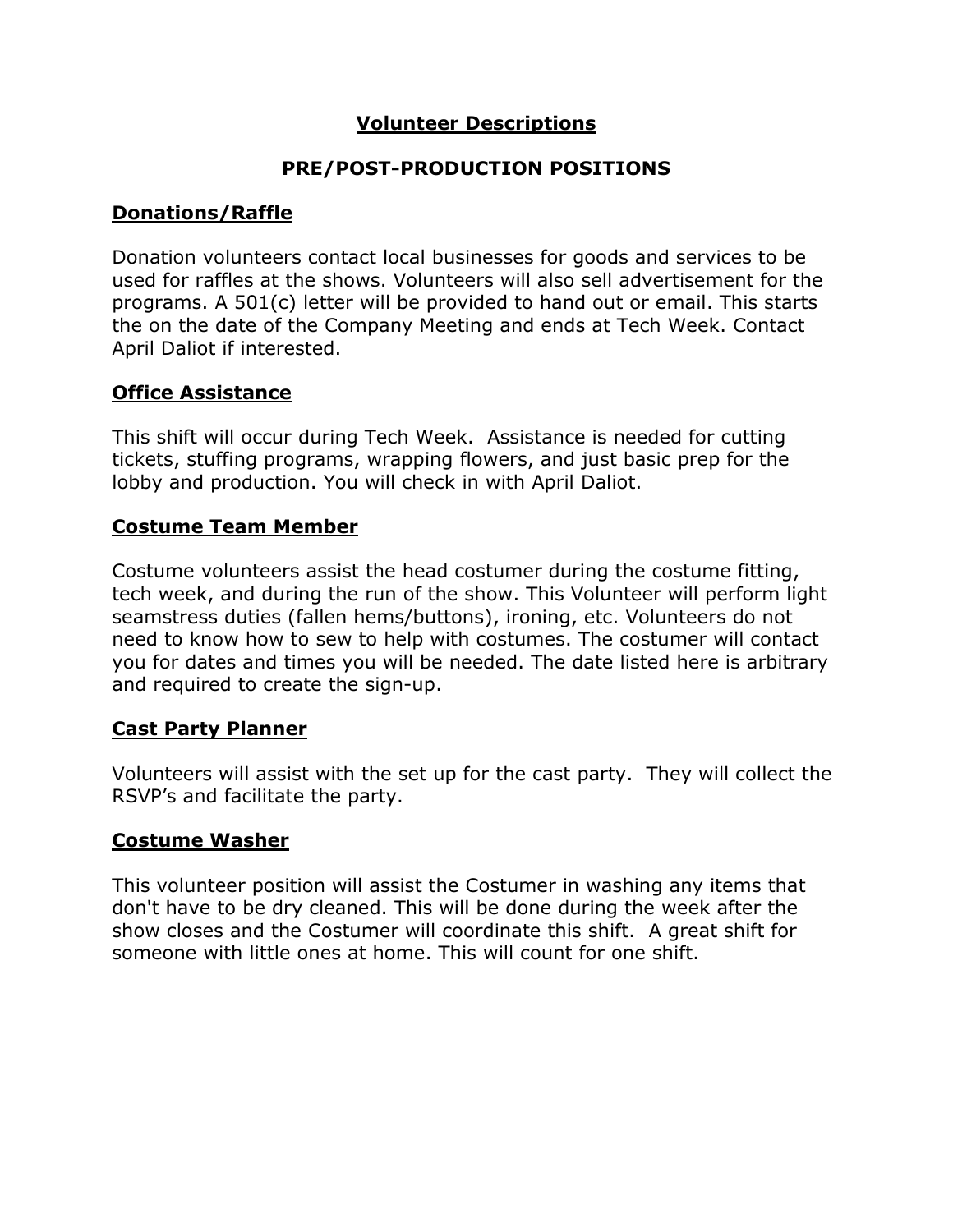# **LOBBY POSITIONS**

# **Asst. House Manager**

This hands-on volunteer assists the House Manager by interfacing with patrons and other volunteers. This person also may need to be a runner and float between the lobby and backstage or the green room. This helps the House Manager be able to multi-task during these high-traffic times during the shows. \*\*Please dress in all black clothing. Age 18+

## **Box Office Controller**

Box Office Volunteers will be trained prior to performance dates on how to use our ticketing software. Box Office Controllers assist patrons in purchasing tickets, choosing seats and collecting money using the online ticketing system. Age 21+

## **Box Office Assistant**

Box Office Assistants help the Box Office Controller by taking money during the purchase transaction and write pertinent seating information down on the newly purchased tickets. They will also assist the Box Office with counting the sales collected. Age 21+

# **Will Call**

Will Call Volunteers distribute pre-purchased tickets to patrons before the show. This function is performed from our Ticket Booth located in the front of the lobby doors. There is no handling of money. Age 18+

#### **COVID Status Check-In**

Our COVID Status check-in volunteers will welcome our patrons at a table on the apron and assist them with providing their proof of vaccination or negative covid test result conducted within 72 hours of the performance.

#### **Greeter/Programs**

Our Greeters welcome our patrons at the front double doors. They will check tickets to confirm date/time of the performance and hand out programs. They will also insure patrons are wearing masks and offer them a mask if needed.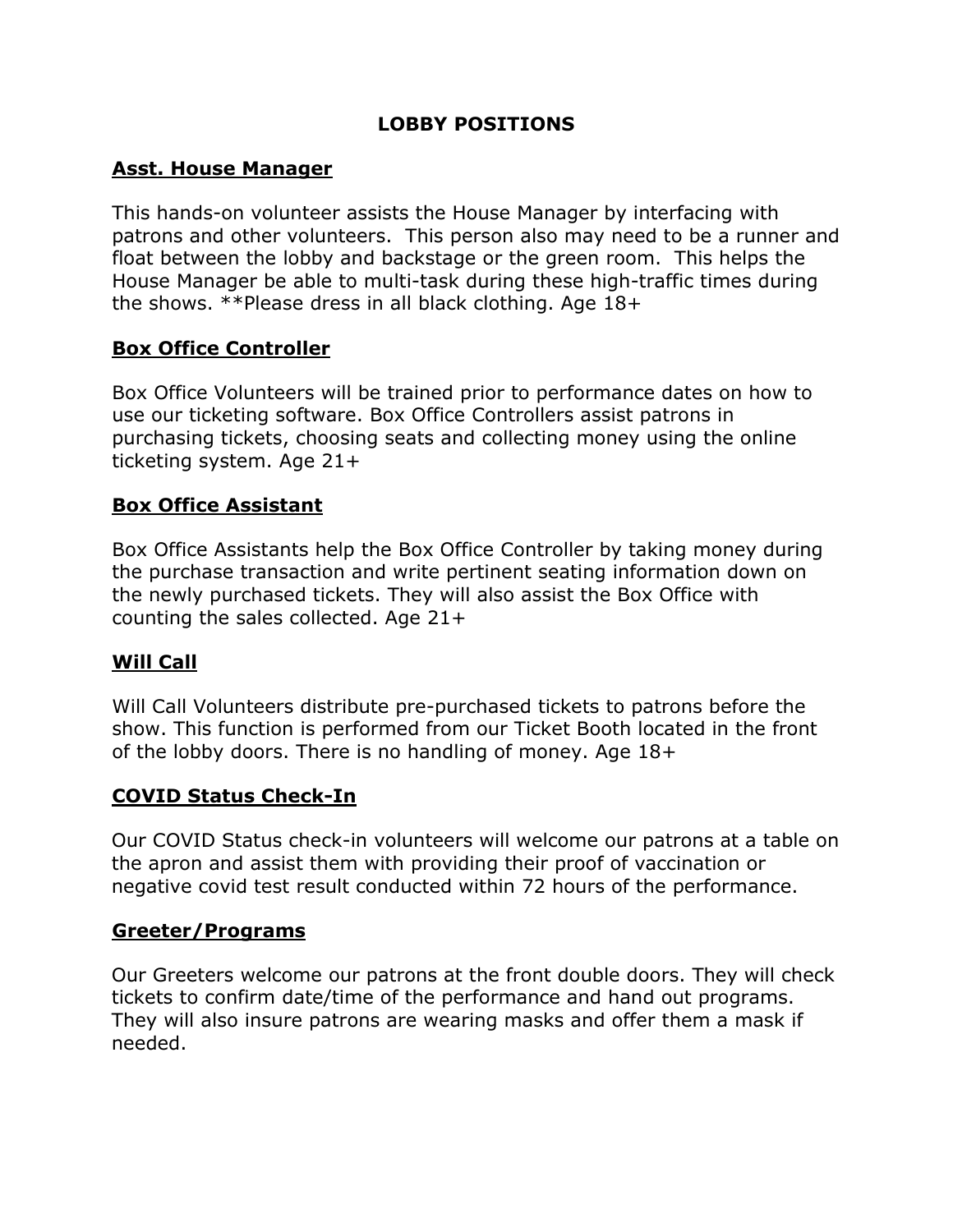## **Concessions/Wine Bar Fundraiser**

Concessions Volunteers sell food and drinks before the show and during intermission. They will also handle cash transactions and record the money collected after intermission. Age 16+ preferred. Our Wine Bar is located in the lobby. Wine for purchase is available before the show and at intermission. Age 21+ for wine.

## **Raffle Fundraiser**

Raffle Volunteers set up the raffle table, sell raffle tickets before the show and during intermission. They handle cash transactions and record the money collected after intermission. Age 18+

#### **Flower/Candy Grams Fundraiser**

This volunteer sets up the Flower/Candy Gram table for sales before the show and during intermission. They handle cash transactions and record the money collected after intermission. Age 18+

# **Ushers**

Ushers ensure no one enters the theater before the house is open. They direct patrons to their seat and make sure no there is no photography/videotaping during the performances. Ushers also ensure no drinks or food are brought into the house. Age 16+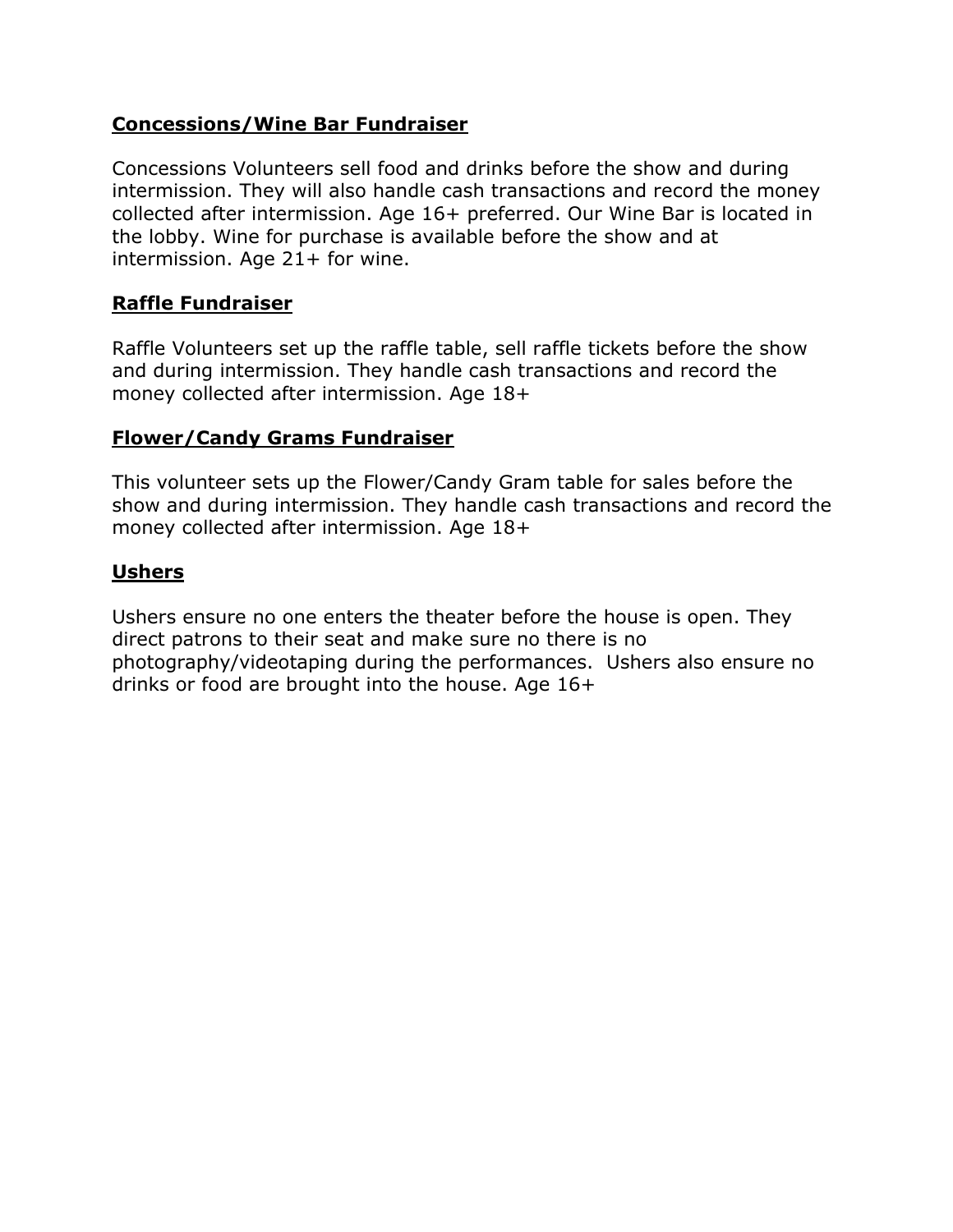## **BACKSTAGE POSITIONS**

## **Backstage/Prop Crew**

Bacstage Crew Volunteers ensure that costumes and props are staged. Volunteers will move sets and props during the show and must work 1 Tech rehearsal and 3 shows. This is an active position.

#### **Makeup Crew**

Makeup Crew volunteers do not need to know how to do pretty/beauty makeup. You will be trained in the style of the production. Please volunteer for 2 Tech rehearsals and 2 shows. If you are able to do more than 4 shifts, that would be greatly appreciated and will help the continuity of the show.

#### **Green Room/Classroom Chaperones**

Green Room and Classroom Volunteers help with costume changes, assist with make-up/hair as needed, and ensure the safety of the cast before and during the show. These shifts begin at the call time and end after **all** actors have been picked up. Age 21+.

#### **Dance Room Monitor**

Dance Room Monitor will assist by reminding the actors to remain quiet as they transition from the Green Room to the Stage while they make their entrances and exits throughout the performance. The Dance Room is designated as a quick-change area for actors 13+. Volunteer must be Age  $21+$